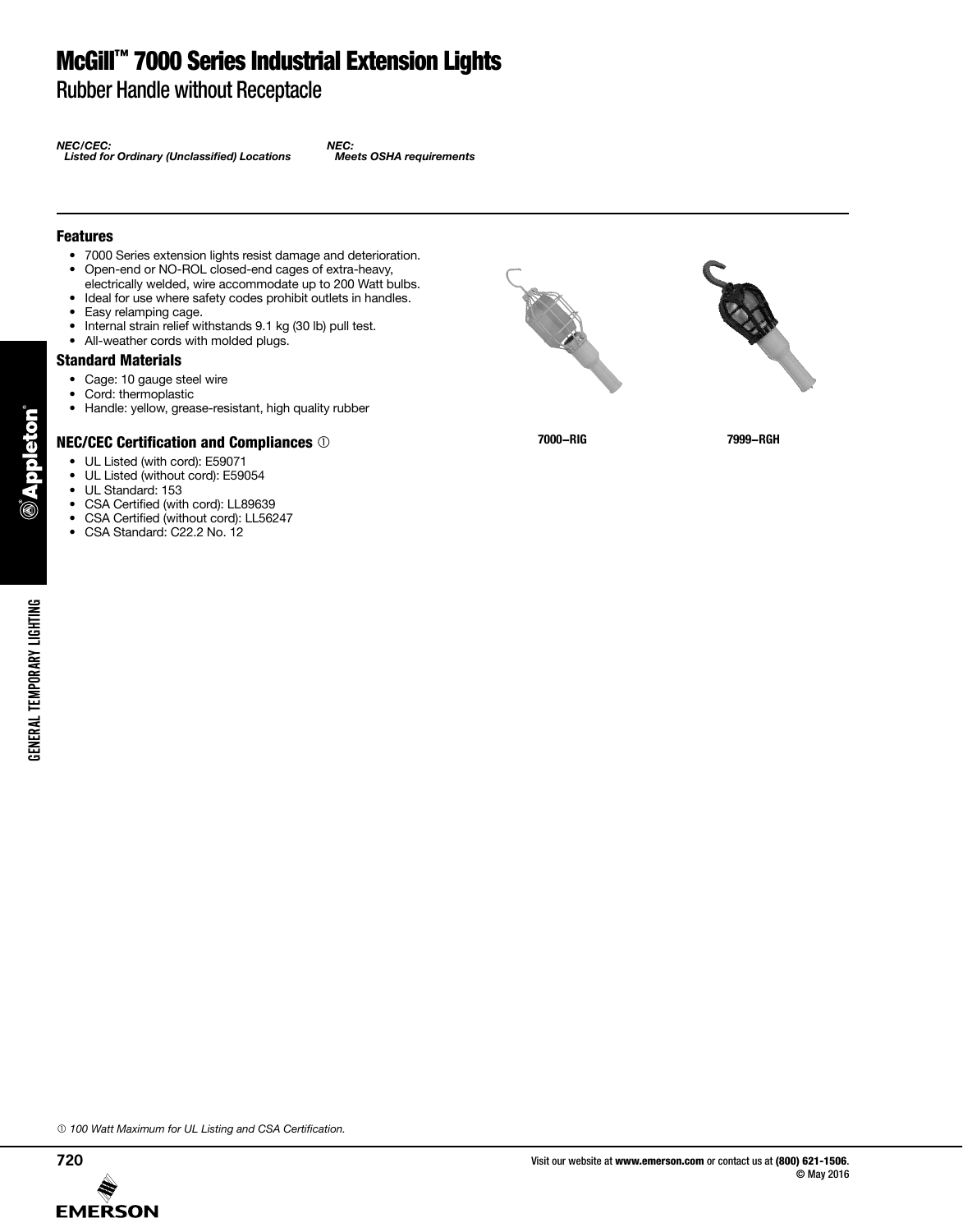## McGill™ 7000 Series Industrial Extension Lights

Rubber Handle without Receptacle

*NEC/CEC: Listed for Ordinary (Unclassified) Locations*

*NEC: Meets OSHA requirements*

|                                              |               | <b>Catalog Numbers</b>          |                                  |
|----------------------------------------------|---------------|---------------------------------|----------------------------------|
|                                              | with out Cord | with 7.6 m (25') 16/3-SJTW Cord | with 15.2 m (50') 16/3-SJTW Cord |
| <b>Closed-End Extension Lights</b>           |               |                                 |                                  |
| Handle and cage                              | 7000-G        | 7025-G                          | 7050-G                           |
| Handle and cage with reflector               | 7000-RG       | 7025-RG                         | 7050-RG                          |
| Insulated cage, reflector (100 Watt max.)    | 7000-RIG      | 7025-RIG                        | 7050-RIG                         |
| Non-metallic cage, reflector (100 Watt max.) | 7999-RGH      | 7925-RGH                        | 7950-RGH                         |
| <b>Replacement Cord Sets</b>                 |               |                                 |                                  |
| Cord set with molded plugs                   |               | 6229-1 $@$                      | 6229-2 $\circ$                   |
|                                              |               |                                 |                                  |

|                                                 | <b>Catalog Number 1</b> |              |
|-------------------------------------------------|-------------------------|--------------|
|                                                 | for 60-100 Watt         | for 200 Watt |
| <b>Open-End Extension Lights (without cord)</b> |                         |              |
| Handle and cage                                 | 7001-G                  | 7002-G       |
| Handle and cage with reflector                  | 7001-RG                 | 7002-RG      |

### **Accessories and Replacement Parts**

|                                                    | <b>Catalog Number</b>     |                        |
|----------------------------------------------------|---------------------------|------------------------|
|                                                    | <b>With Out Reflector</b> | <b>With Reflector</b>  |
| Cages                                              |                           |                        |
| Closed-end cage for 7000                           | 8171                      | 8170                   |
| Open-end cage (100 Watt lamp max.)                 | 8133                      | 8162                   |
| Open-end cage (200 Watt lamp max.)                 | 8335-2                    | 8336                   |
| Closed-end vinyl insulated cage (100 Watt A-21)    | 08171                     | 08170                  |
| Open-end vinyl insulated cage (100 Watt lamp max.) |                           | 08162                  |
| Open-end vinyl insulated cage (200 Watt lamp max.) |                           | 08336                  |
| Non-metallic cage for 7999                         |                           | 8224                   |
|                                                    | <b>Catalog Number</b>     |                        |
|                                                    | <b>Accessory</b>          | <b>With Out Switch</b> |
| <b>Handles and Sockets</b>                         |                           |                        |
| Handle for 7000, 7001, 7002                        |                           | 6403                   |
| Handle and socket for 7000, 7001, 7002             |                           | 8959                   |

Socket for 7000, 7001, 7002 **— 4015** Grounding clamp **9232 —**

 *Not UL Listed.*